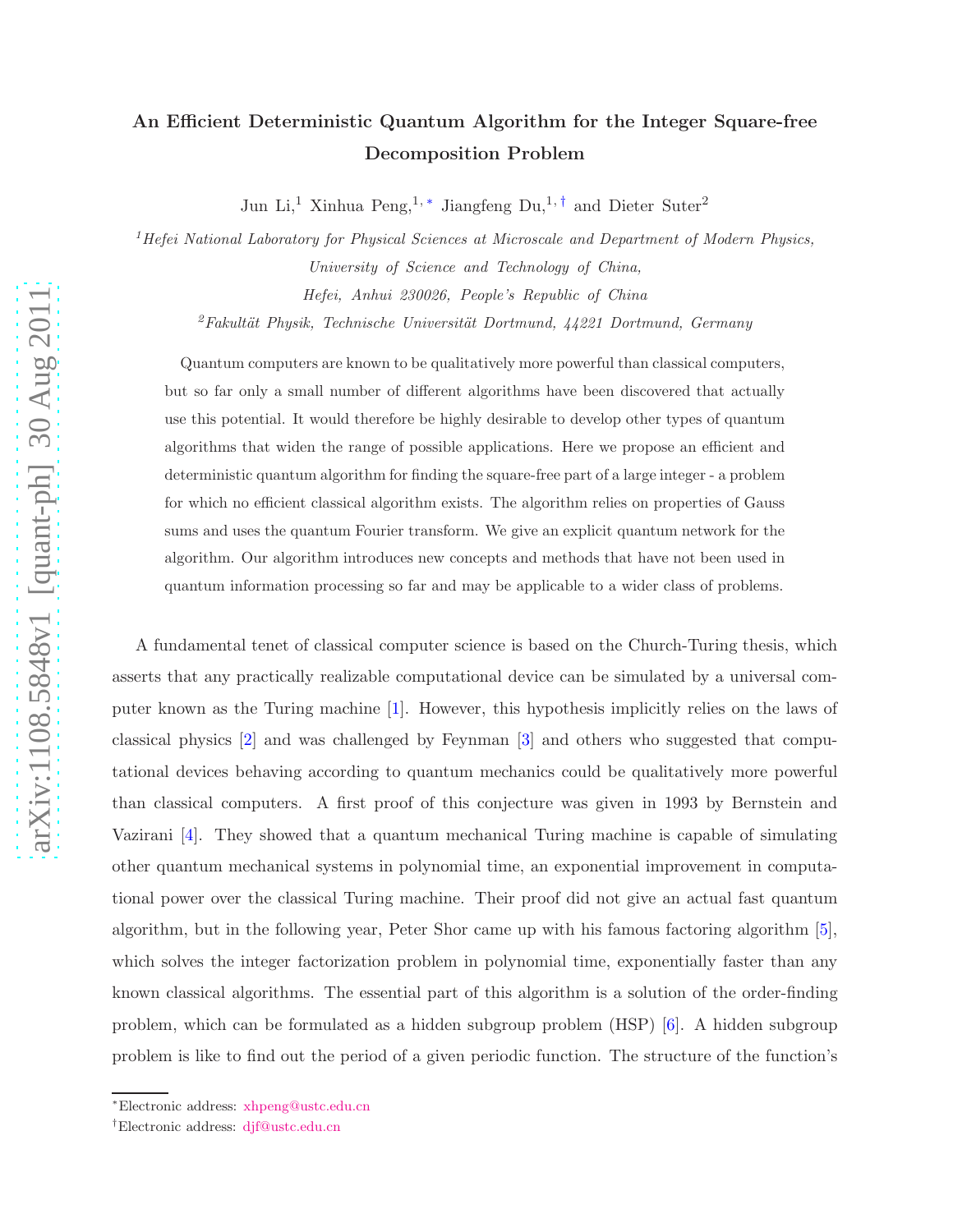periodicity may be so complicated that it can not be easily determined by classical means. The importance of the HSP is that various instances (eg. Pell's equation, the principal ideal problem, unit group computing) and variants like the hidden shift problem and hidden nonlinear structures encompass most of the quantum algorithms found so far that are exponentially faster than their classical counterparts [\[7](#page-10-6)]. This relatively narrow range of existing fast quantum algorithms shows the urgent need for different types of quantum algorithms that will make other classes of problems accessible to efficient solutions.

Here we describe such a quantum algorithm that does not fall into the framework of HSP. It solves two number-theoretical problems in polynomial time, i.e., testing the square-freeness and computing the square-free part of a given integer. Compared to the known classical algorithms, this provides an exponential increase in computational efficiency. While these problems are related to the factorization problem solved by Shor, our algorithm relies on a different approach. Furthermore, while Shor's algorithm is probabilistic, the algorithm presented here is deterministic and its computational complexity is lower.

We consider a positive integer N with its unique prime factor decomposition  $N = p_1^{\alpha_1} p_2^{\alpha_2} \cdots p_k^{\alpha_k}$ k  $(p_i$  are primes). N is called square-free if no prime factor occurs more than once, i.e., for all i  $(i = 1, 2, ..., k)$ ,  $\alpha_i = 0$  or 1. An arbitrary positive integer can always be written as

$$
N = r \cdot s^2,\tag{1}
$$

where r is square-free, and this square-free decomposition is unique. Thus, usually r and  $s^2$  are called the square-free part and the square part of  $N$ , respectively. The square-freeness testing problem corresponds to determining whether  $s = 1$ . An additional problem consists in finding the square-free part  $r$  of  $N$ . These problems were listed as two unsolved open problems  $[8]$ , since no efficient algorithm is currently known for either of them. Actually they may be no easier than the general problem of integer factorization [\[9\]](#page-10-8). It was found [\[10](#page-10-9)] that the factorization of  $N = pq^2$  (p, q both prime) is almost as hard as the factorization of  $N = pq$ . This fact has been used in a proposed digital signature scheme called TSH-ESIGN, which is more efficient than any representative signature scheme such as elliptic curve and RSA based signature [\[10\]](#page-10-9). On the other hand, the square-free part problem appears to be a representative of a larger class of computational problems. As an example, computing the ring of integers of an algebraic number field, one of the main tasks of computational algebraic number theory, reduces to it in deterministic polynomial time [\[11,](#page-10-10) [12](#page-10-11)].

We now describe an efficient, deterministic quantum algorithm that solves both problems. It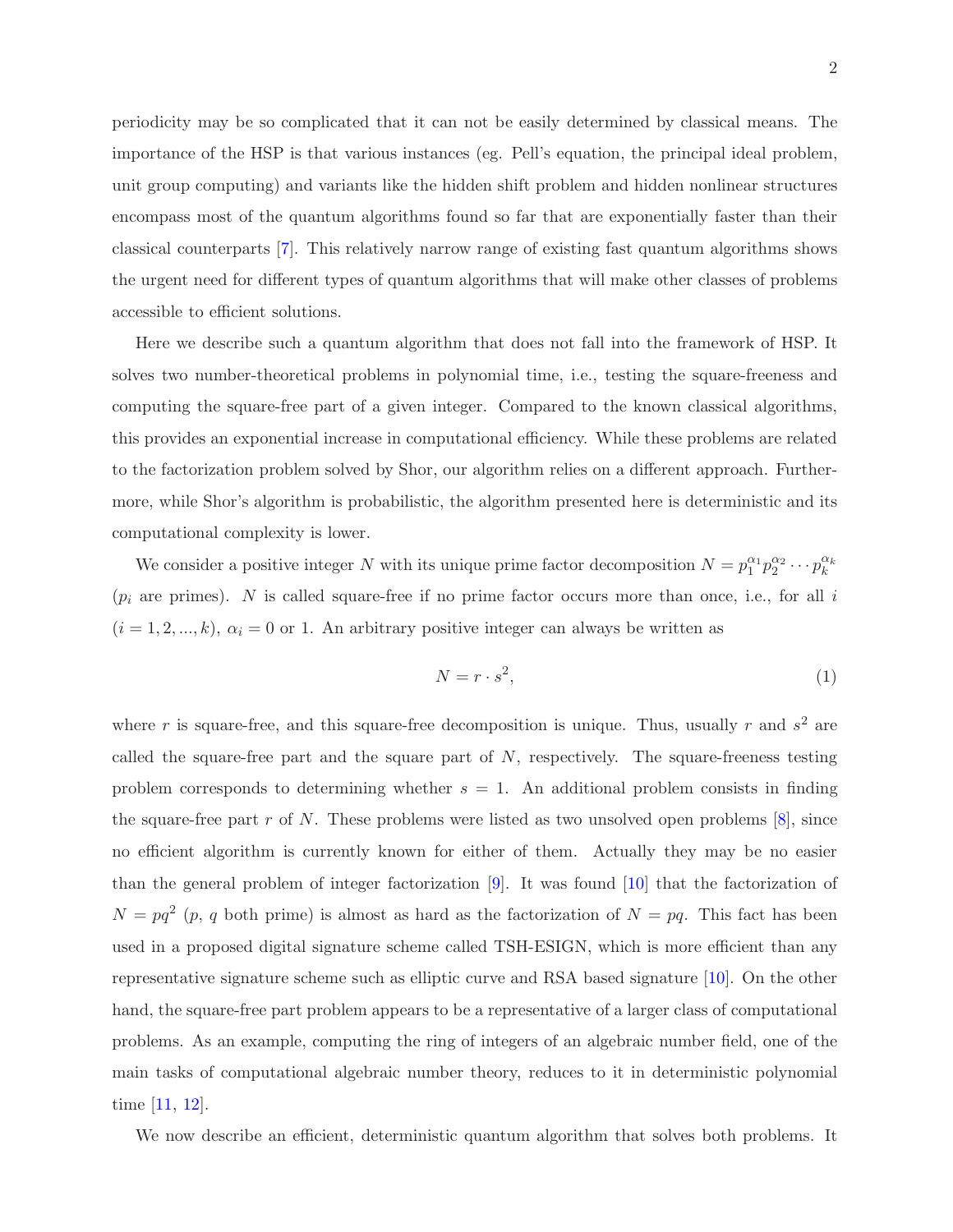uses the Gauss sum, an important object which has been extensively investigated in mathematics (see supplementary information). Throughout this paper, we will assume that  $N$  is an odd integer (the case of even numbers can be trivially reduced to this case). The Gauss sum is defined as

$$
G(a,\chi) = \sum_{m=0}^{N-1} \chi_N(m) e^{2\pi i a m/N},
$$

where a is an integer and the function  $\chi_N(m)$  represents the Jacobi symbol of m relative to N [\[13](#page-10-12)].

The evaluation of the Gauss sum is closely related to the square-freeness of N. Let notation  $(x, y)$  indicate the greatest common divider (GCD) of x and y. If N is square-free, then we have

<span id="page-2-1"></span>
$$
G(a, \chi) = 0, \quad \forall (a, N) > 1.
$$
\n
$$
(2)
$$

Conversely  $[14]$ , if N is not square-free

<span id="page-2-2"></span>
$$
G(a,\chi) = 0, \quad \forall (a,N) = 1.
$$
\n
$$
(3)
$$

This remarkable fact suggests a dichotomy criterion for testing square-freeness, it represents the cornerstone of our algorithm.

We present the algorithm first for the relatively simple case where  $N = pq^2$  (p, q both prime) and subsequently generalize it. The algorithm consists of two parts, as illustrated in Fig. 1. In the first part, we generate the state

<span id="page-2-0"></span>
$$
|\phi\rangle = \frac{1}{\sqrt{\varphi(N)}} \sum_{(m,N)=1} \chi(m,N) |m\rangle, \tag{4}
$$

where the normalization coefficient  $\varphi(N)$  represents Euler's function (number of integers smaller than N that are coprime to N). van Dam and Seroussi  $[15]$  proposed a general method for preparing such a superposition state. They gave the example of computing the Legendre symbol, which is a special case of the Jacobi symbol, which reduces to the Legendre symbol when  $N$  is prime. They also computed the Jacobi symbol for the case when the factorization of N is known. In our case, the factors of N are not known. Thus we would adopt another technique for computing the Jaocbi symbol [\[16\]](#page-10-15), which we discuss in the following. The second part of the algorithm is to apply the quantum Fourier transform (QFT) to  $|\phi\rangle$ . The resulting state encodes the factors p and q of N, which can be retrieved by performing measurements on the qubits.

Now we discuss the details of the algorithm. Set  $n = \lceil \log N \rceil$ , the smallest integer for which  $2^n \geq N$ . We need two main registers A and B, both initialized to  $|0\rangle^{\otimes n}$ . Additional registers needed for storing auxiliary variables and constants are not represented explicitly for simplicity.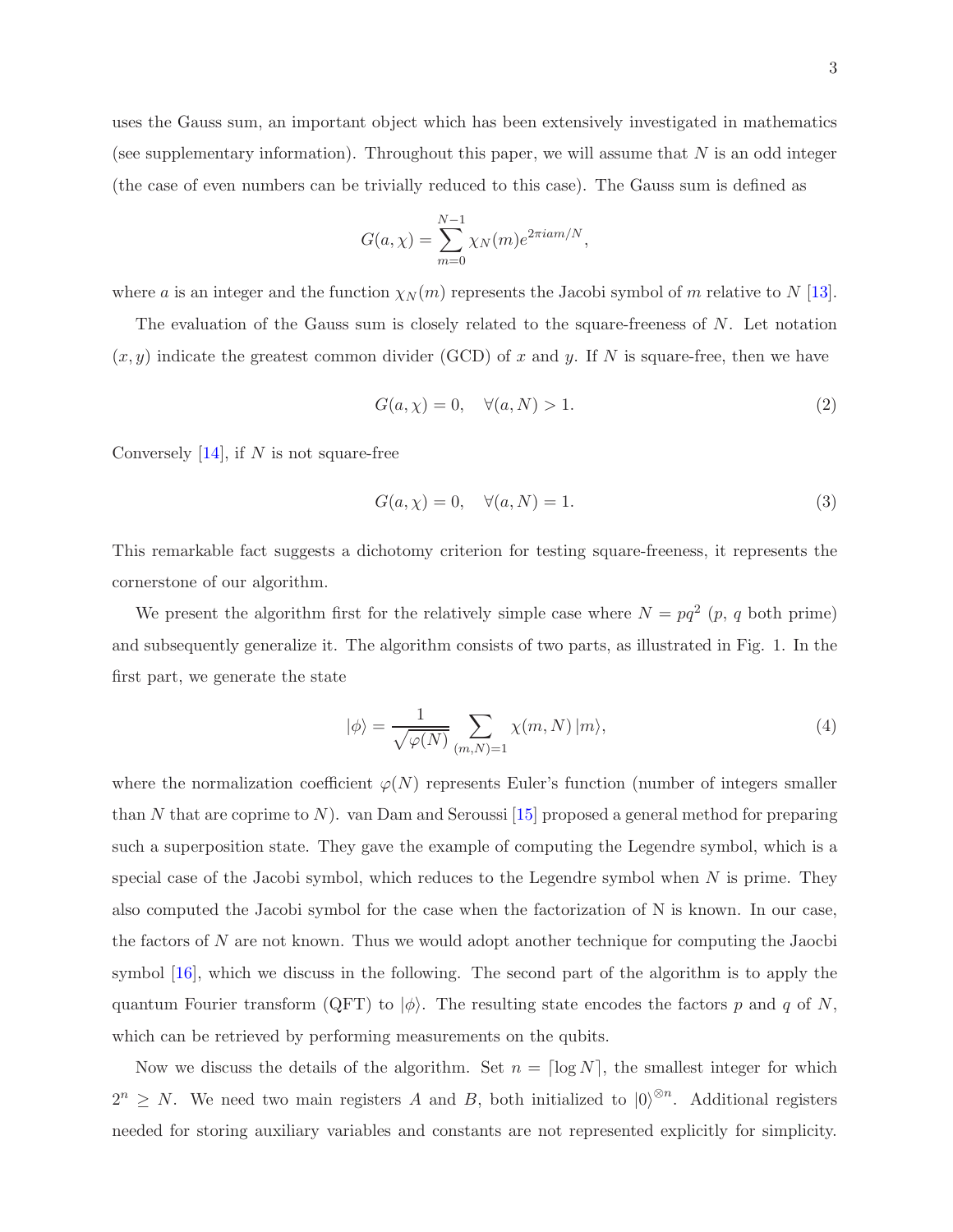

FIG. 1: Outline of quantum circuit for computing the square-free part for  $N = pq^2$ . The procedure denoted as  $\Omega$  in the text consists of two main parts. In the first part, we generate the state  $|\phi\rangle$ ; in the second part, we apply the quantum Fourier transform (QFT) to it. Single lines represent qubits, and boxes represent operations. Time runs from left to right. The transformation  $U_1$  and  $U_2$  are defined by Eq. [\(5\)](#page-3-0) and Eq. [\(6\)](#page-4-0). The meters  $M_1$  and  $M_2$  represent the measurements. The double lines coming from  $M_1$  carry the classical bits, here the algorithm continues only if register B collapses to 1.

The first part starts with a state uniformly superposed from 1 to  $N-1$ , which is prepared just by an  $N-1$  dimensional Fourier transform on register A and a subsequent addition with 1

$$
|0\rangle^{\otimes n}_A |0\rangle^{\otimes n}_B \to \frac{1}{\sqrt{N-1}} \sum_{m=1}^{N-1} |m\rangle_A |0\rangle^{\otimes n}_B.
$$

Note that this Fourier transform is of order  $N-1$ , and it was known [\[17](#page-11-0)] that the quantum fast Fourier transform can be made exact for arbitrary orders. Next we compute the greatest common divisor of  $m$  and  $N$  into register  $B$ 

<span id="page-3-0"></span>
$$
U_1: \frac{1}{\sqrt{N-1}} \sum_{m=1}^{N-1} |m\rangle_A |0\rangle_B^{\otimes n} \to \frac{1}{\sqrt{N-1}} \sum_{m=1}^{N-1} |m\rangle_A |(m, N)\rangle_B.
$$
 (5)

Classically, the GCD problem can be efficiently solved by the classical Euclidean algorithm in quadratic polynomial time. In order not to involve the complicated division arithmetics of the Euclidean algorithm, we prefer to adopt the extended Euclidean algorithm [\[18\]](#page-11-1). The extended Euclidean algorithm can be directly generalized to a quantum GCD algorithm that operates on a superposition state with the same computational complexity (see supplementary information for the quantum network construction).

We then take a measurement  $M_1$  of register B. If the result is not 1, then it must be p or q or  $q^2$ and clearly the algorithm already succeeds. However, it's highly possible that we would not obtain such results, and the algorithm continues. This is because the probability of obtaining  $(m, N) = 1$ is  $\varphi(N)/(N-1) = (p-1)(q-1)/(pq-1)$ , which asymptotically approaches 1 for sufficiently large  $p$  and  $q$ . If  $M_1$  results in 1, we get

$$
\frac{1}{\sqrt{\varphi(N)}}\sum_{(m,N)=1}|m\rangle_A|1\rangle_B.
$$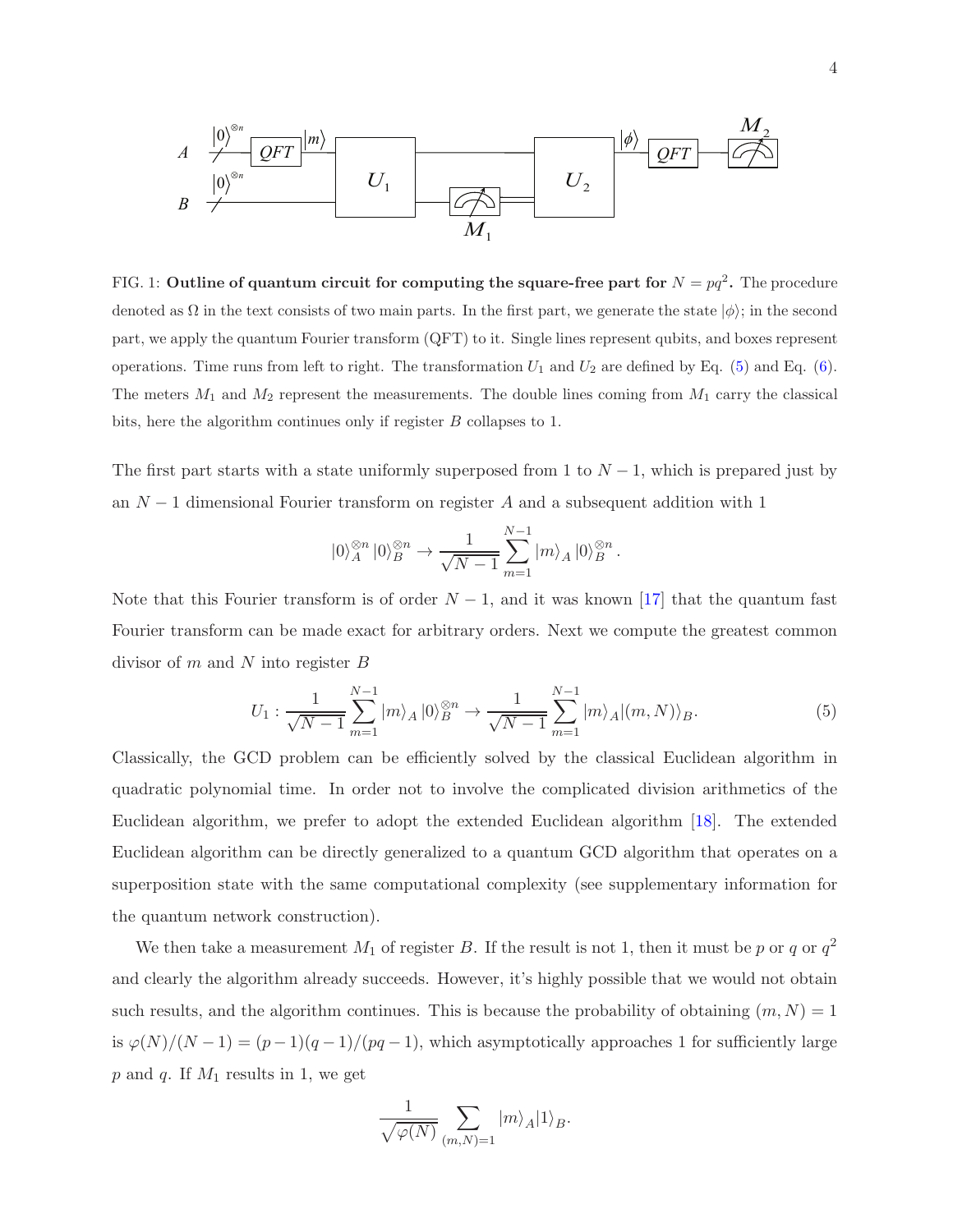The next step is to obtain the state  $|\phi\rangle$  as given in [\(4\)](#page-2-0), i.e., we do the following unitary operation on register A

<span id="page-4-0"></span>
$$
U_2: \frac{1}{\sqrt{\varphi(N)}} \sum_{(m,N)=1} |m\rangle \to \frac{1}{\sqrt{\varphi(N)}} \sum_{(m,N)=1} \chi(m)|m\rangle, \tag{6}
$$

where  $\chi(m)$  are 1 or −1 as by the definition of Jacobi symbol, and register B is omitted. The key part of  $U_2$  is to compute the Jacobi symbol  $\chi(m)$  for all  $(m, N) = 1$ . Classically, the Jacobi symbol can be efficiently solved by many algorithms. There exists [\[19](#page-11-2)] a binary algorithm which has the advantage of lower complexity and easier implementation on a binary computer. The binary algorithm can be seen as a variant of the extended Euclidean algorithm, and hence can also be extended to a quantum algorithm (see supplementary information for the quantum network construction).

As the last step of the algorithm, we take a Fourier transform on  $|\phi\rangle$  and obtain

$$
|\psi\rangle = \frac{1}{\sqrt{N\varphi(N)}} \sum_{k=0}^{N-1} \left( \sum_{(m,N)=1} \chi(m) e^{2\pi i mk/N} \right) |k\rangle
$$

$$
= \frac{1}{\sqrt{N\varphi(N)}} \sum_{k=0}^{N-1} G(k,\chi) |k\rangle.
$$
(7)

According to the properties  $(2)$  and  $(3)$  of the Gauss sum, all amplitudes vanish unless k shares a nontrivial common factor with  $N$ . If we perform a measurement  $M_2$  on the register, it always collapses to a state  $|k_0\rangle$ , whose GCD with N is a non-trivial factor p or q of N. It therefore yields the complete decomposition of N.

We now determine the computational complexity of this algorithm. All the transformations involved in the algorithm, including the extended Euclidean algorithm for GCD and Jacobi symbol and QFT, require  $O((\log N)^2)$  elementary gate operations [\[6\]](#page-10-5). Thus this algorithm has only a polynomial-time complexity.

For a general N with possibly many distinct prime factors (square-freeness of  $N$  is unknown), the procedure outlined above may not work. However, it can be generalized to include this case, and the generalized algorithm remains simple and efficient. We refer to the algorithm described above as  $\Omega$  and discuss now the generalized algorithm, which includes  $\Omega$  as a subroutine.

As we discussed, the algorithm  $\Omega$  includes two measurements,  $M_1$  and  $M_2$ . With a certain probability,  $M_1$  yields a nontrivial factor of N. If this does not happen, we proceed to the second measurement  $M_2$ . Two possibilities will occur at  $M_2$  due to the dichotomy property of Gauss sum  $(2, 3)$  $(2, 3)$  $(2, 3)$ : we obtain  $(i)$  a non-trivial factor of N if N is not square-free, or  $(ii)$  a result coprime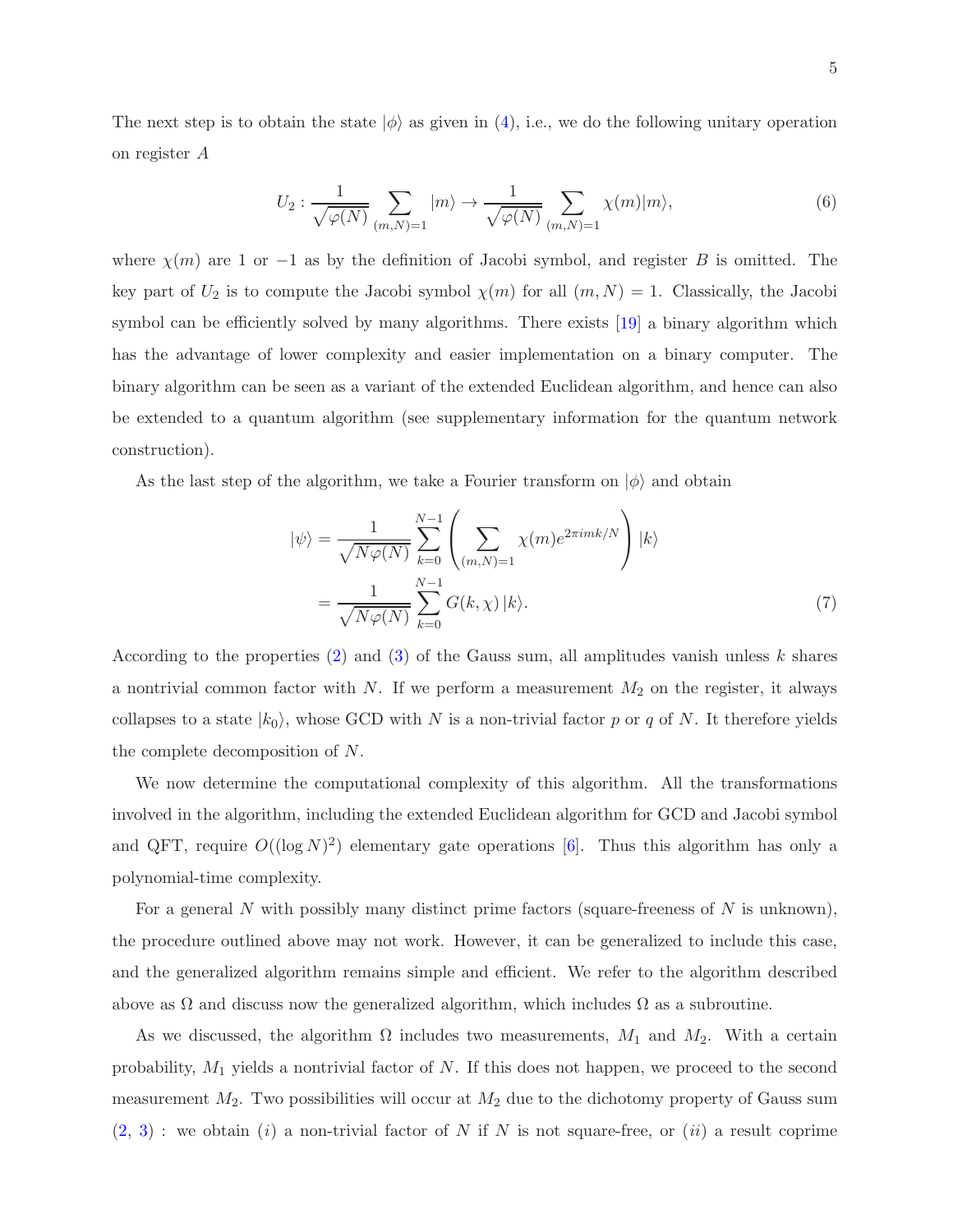

FIG. 2: Schematic flow chart of the recursive quantum algorithm for computing the squrarefree part of an arbitrary odd integer N. a, Possible outcomes of applying the algorithm  $\Omega$  on an arbitrary odd integer  $N$ : either return a factor c or else ensure that N is a square-free number with the square-free part  $r = N$ . If a factor  $c > 1$  is returned, and N is tested to be not square-free, then the problem is converted to two smaller subproblems for  $c/d$  and  $N/cd$  where d is the greatest common divisor of c and  $N/c$ . This serves as the subroutine of the recursive quantum algorithm. b, Recursive algorithm for a general N. Different colors are used to designate two different outcomes after applying the subroutine Ω. The red color denotes that number is square-free, then this branch terminates. The blue color denotes the other outcome; in this case, the algorithm proceeds to the next step of recursion. The  $\Omega$  operation needs to be performed at most  $\log N$  times to solve this problem.

to N, which signifies that N is definitely square-free. As a result, no matter whether  $\Omega$  ends at  $M_1$  or  $M_2$ , it either yields a non-trivial factor (say c) of N or determines that N is square-free. In the latter case, we have succeeded already, hence the algorithm finishes. In the former case, if the two parts c and  $N/c$  share a common factor  $d = (c, N/c)$ , we know that  $d<sup>2</sup>$  is a factor of the square part  $s^2$  of N. We thus can split the problem of finding the square-free part r of N into two smaller problems: finding the square-free parts of  $c/d$  and  $N/(cd)$ . From the solutions of these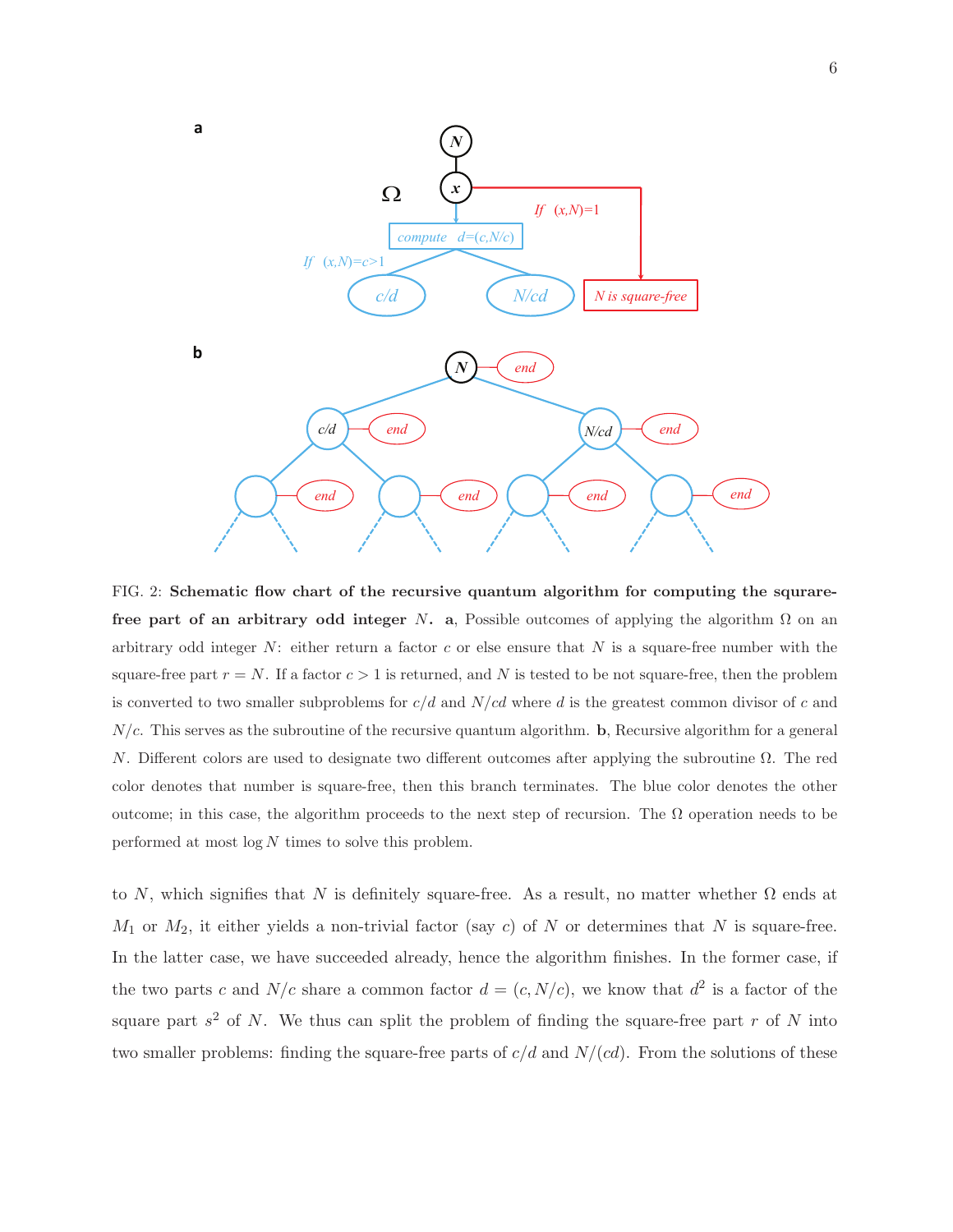$$
r = R(N) = R(c/d) \cdot R(N/cd)
$$
  
\n
$$
s2 = S(N) = S(c/d) \cdot S(N/cd) \cdot d2.
$$
\n(8)

Here,  $R(\cdot)$  and  $S(\cdot)$  represent the square-free part and the square part of their argument, respectively. Clearly, this procedure can be iterated until all branches have determined that the arguments are square-free. Figure 2 illustrates this recursive procedure.

The execution time of the extended algorithm reaches a maximum when each execution of  $\Omega$ yields just one factor, but clearly, the number of repetitions is still bounded by  $O(\log N)$ . Each execution of the subroutine  $\Omega$  requires at most  $O((\log N)^2)$  steps. The worst-case complexity of the extended algorithm is therefore  $O((\log N)^3)$ . Actually, we have a better estimation of how long it takes untill the algorithm succeeds. This is by virtue of the observation that  $M_2$  yields the square part with high probability, and calculations show that the algorithm will finish with high probability in just  $O((\log N)^2(\log \log N)^2)$  (see methods).

Classically, finding the square-free part of an integer is known to be hard. It was argued [\[10](#page-10-9)] that the best method known for its solution is through factorization. The fastest classical algorithm for factorization would be the number field sieve [\[20](#page-11-3)], which requires  $O(\exp(c(\log N)^{1/3}(\log \log N)^{2/3}))$ steps. Thus the quantum algorithm presented here offers an exponential speed-up over the classical algorithm. A feasible alternative to our algorithm would be to use Shor's algorithm to obtain the complete decomposition of  $N$  also in polynomial time. Application of Shor's algorithm yields, with some probability, two divisors of N in time  $O((\log N)^2 \log \log N \log \log N)$  [\[6\]](#page-10-5). Like our algorithm, Shor's algorithm would thus also be applied repetitively, with the number of iterations bounded by  $O(\log N)$ . The overall computational complexity using Shor's algorithm would be  $O((\log N)^3 \log \log N \log \log N)$ . Figure 3 compares the computational costs of the three algorithms described above, clearly showing the increase in computational efficiency by the algorithm presented here.

Our algorithm relies on the mathematical properties of the Gauss sums. The possibility of using the periodicity properties of Gauss sums for factorization was suggested earlier [\[21](#page-11-4), [22\]](#page-11-5) and the feasibility of this approach was demonstrated in various physical systems including nuclear magnetic resoance [\[23](#page-11-6)[–25\]](#page-11-7), cold atoms [\[26](#page-11-8)] and superconducting circuits [\[27](#page-11-9)]. However, these schemes did not use the specific properties of quantum mechanical systems. They can be implemented in classical as well as in quantum systems and the scaling properties are therefore not superior to other classical algorithms. In contrast, the algorithm that we have described in this paper relies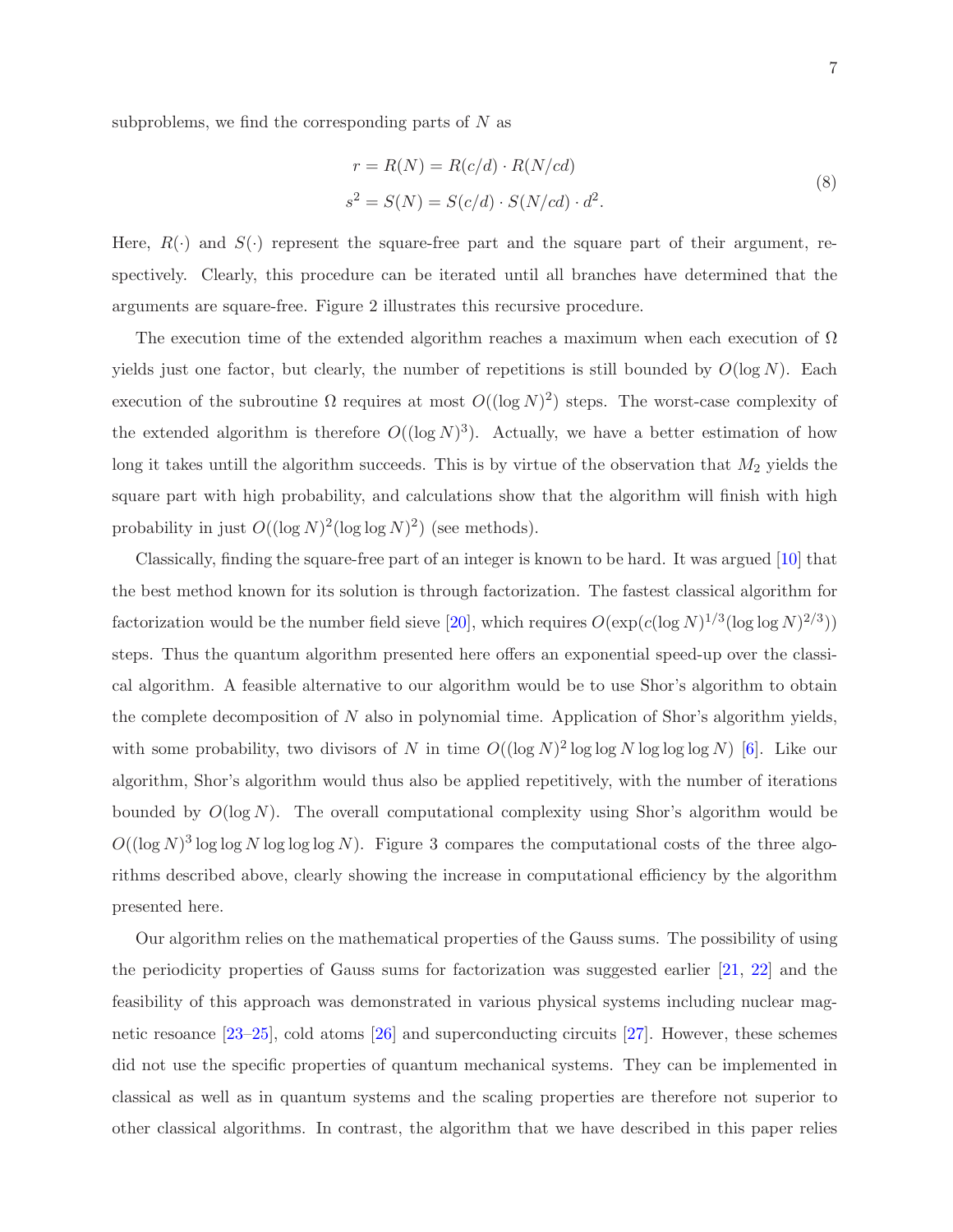

FIG. 3: Comparison between the computational costs of the three algorithms discussed in the text. Both quantum algorithms offer exponential speedup over the classical methods. For hundreds of digits, our algorithm is almost two orders of magnitude faster than the Shor's algorithm.

on quantum superpositions and is both efficient and deterministic in solving the square-free part computation problem, even demonstrates advantages over Shor's approach. In Shor's algorithm, the major cost comes from the modular exponentiation operation, while Gauss sums can be generated through  $O((\log N)^2)$  modular square operation. In our algorithm, we have noticed that Gauss sum evaluations are closely related to the factorization of N. While we have not found such an algorithm so far, it may thus be possible to develop a quantum algorithm on the basis of Gauss sums that solves integer factorization.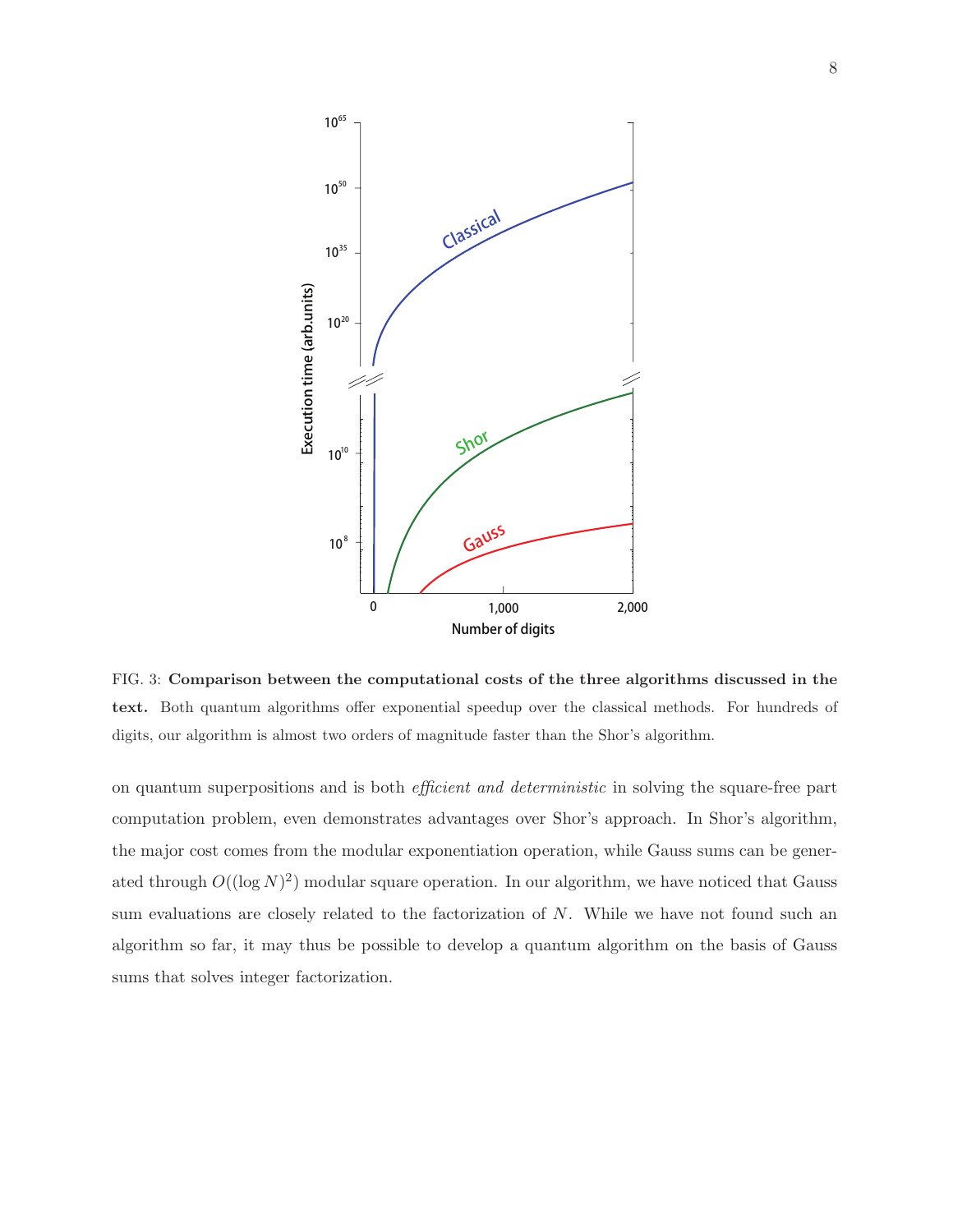#### A. Realization of  $U_1$ .

 $U_1$  is to compute the greatest common divisor of m and N. Classically, the GCD problem can be efficiently solved based on the famous extended Euclidean algorithm. There is a variant of this algorithm, called the binary GCD algorithm, which can be more conveniently performed on a binary computer. We adopt this method here, and succeed in finding a quantum network that performs the binary GCD algorithm on a quantum superposition state (see supplementary information for details).

#### **B.** Realization of  $U_2$ .

In Fig. 1, the operation  $U_2$  is realized through the following steps

(0). 
$$
\sum_{(m,N)=1} |m\rangle_A |1\rangle_B
$$
 initial state  
\n(1).  $\rightarrow \sum_{(m,N)=1} |m\rangle_A |\chi(m)\rangle_B$  apply the operation of Jacobi symbol computation  
\n(2).  $\rightarrow \sum_{(m,N)=1} e^{i\pi(\chi(m)-1)/2} |m\rangle_A |\chi(m)\rangle_B$  apply conditional phase shifts  
\n(3).  $\rightarrow \sum_{(m,N)=1} \chi(m) |m\rangle_A |1\rangle_B$  apply step (1) in reverse order  
\n(4).  $= |\phi\rangle_A |1\rangle_B$ ,

where we use the phase kickback trick [\[15](#page-10-14)] and the identity  $e^{i\pi(\chi(m)-1)/2} = \chi(m)$ . The computation of Jacobi symbol can be implemented by binary Jaocbi algorithm (see supplementary information for details).

#### C. Complexity estimation of the algorithm.

In the following, we discuss the algorithm complexity for a general case  $N$ . To do this, we slightly change the algorithm presented in the text. Our analysis is based on the finding: if at the measurement  $M_2$  we obtain a result whose common divisor with N is a square number, then the common divisor must be the square part  $s^2$  of N; and the probability of this case is larger than  $(\varphi(N)/N)^2$  (see supplementary information for proofs). Hence the algorithm can be altered in the way that if any branch of the algorithm proceeds to  $M_2$  and results in a square number, then that branch terminates.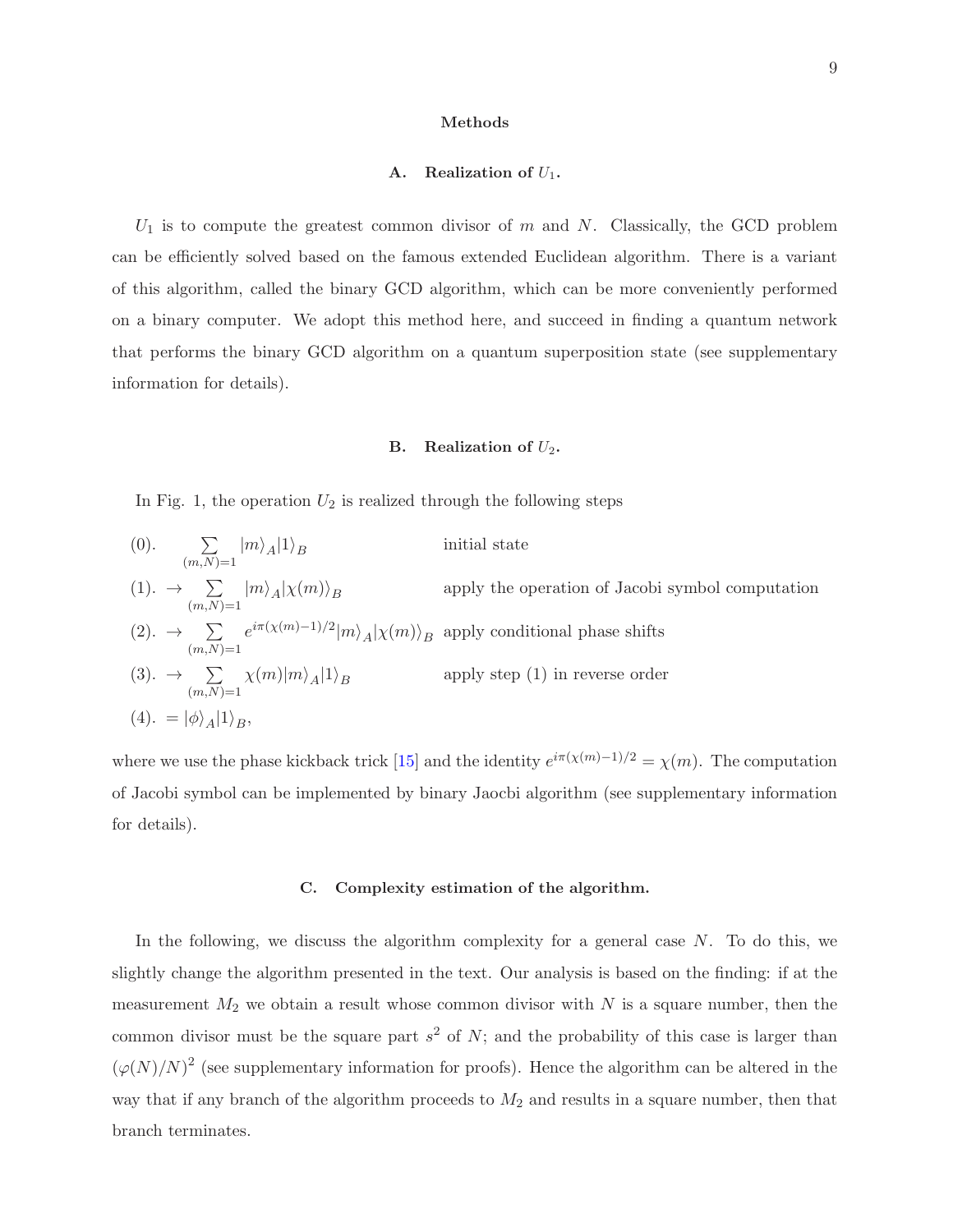$$
p_1 = P(N),
$$

where  $P(N) \geq (\varphi(N)/N)^2$ . If  $\Omega$  does not succeed at the first step, and suppose we have obtained c and  $N/c$  and  $d = (c, N/c)$ , then

$$
p_2 = (1 - P(N))P\left(\frac{c}{d}\right)P\left(\frac{N}{cd}\right)
$$
  
\n
$$
\geq (1 - P(N))\left(\frac{\varphi(c/d)}{c/d} \frac{\varphi(N/cd)}{N/cd}\right)^2
$$
  
\n
$$
\geq (1 - P(N))\left(\frac{\varphi(N)}{N}\right)^2
$$
  
\n
$$
= (1 - P(N))P(N).
$$

Here, the second inequality is valid because of a basic property of the Euler function

$$
\varphi(mn) = \varphi(m)\varphi(n)\frac{\gcd(m,n)}{\varphi(\gcd(m,n))}.
$$

Analogously, we will have

$$
p_3 \ge (1 - P(N))^2 P(N)
$$

...

$$
p_k \ge (1 - P(N))^{k-1} P(N).
$$

Therefore, after k steps, the probability that the algorithm still does not succeed is

$$
Q \le 1 - \sum_{i=1}^{k} (1 - P(N))^{i-1} P(N) = (1 - P(N))^{k} \le \left( 1 - \left( \frac{\varphi(N)}{N} \right)^{2} \right)^{k}.
$$

According to the inequality (Theorem 8.8.7 [\[28\]](#page-11-10))

$$
\frac{\varphi(N)}{N} > \frac{1}{e^{\gamma} \log \log N + \frac{3}{\log \log N}},
$$

where  $\gamma = 0.5772...$  is the Euler-Mascheroni constant, and for a large  $N$ ,  $\varphi(N)/N > 1/(2 \log \log N)$ . So we have

$$
Q < \left(1 - \left(\frac{1}{2\log\log N}\right)^2\right)^k.\tag{9}
$$

When  $k = O((\log \log N)^2)$ ,  $Q \to 0$ , this means, the algorithm doesn't need to go for  $k = O(\log N)$ times, but would finish with high probability in  $O((\log \log N)^2)$  steps.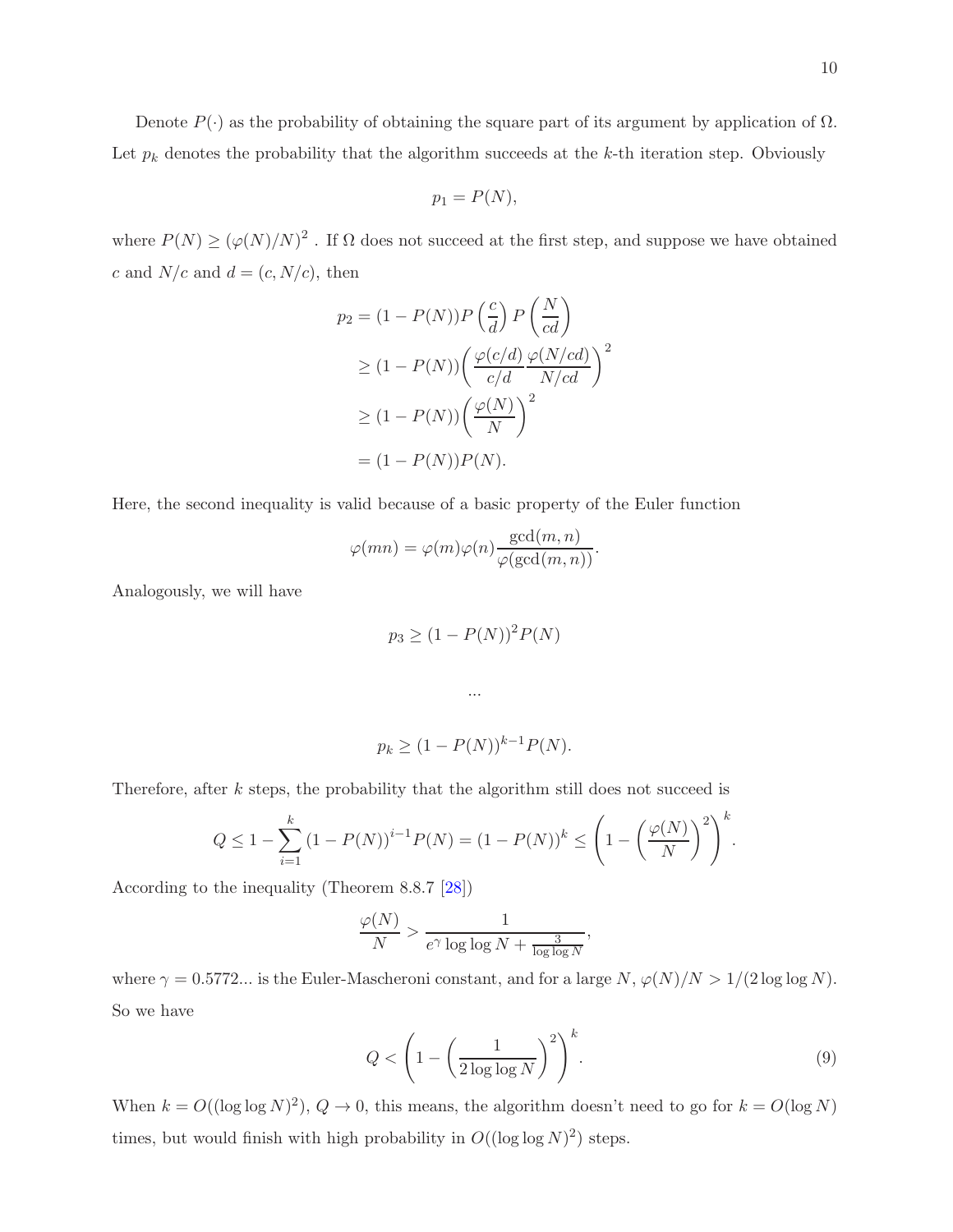#### Acknowledgments

This work was supported by the Chinese Academy Of Sciences and National Natural Science Foundation of China through grant no. 10975124, and by the DFG through grant Su 192/19-1. The authors also thank W. Schleich who introduced us to the fascinating properties of Gauss sums.

- <span id="page-10-0"></span>[1] Turing, A. M. On computable numbers, with an application to the entscheidungsproblem. Proc. Lond. Math. Soc. (2) **42**, 230-265 (1936).
- <span id="page-10-1"></span>[2] Landauer, R. Information is physical. Phys. Today 44, 23 (1991).
- <span id="page-10-2"></span>[3] Feynman, R. P. Quantum mechanical computers. Found. Phys. 16, 507-531 (1986).
- <span id="page-10-3"></span>[4] Bernstein, E. & Vazirani, U. Quantum complexity theory. Proc. 25th ACM Symp. on Theory of Computing, 11-20 (1993).
- <span id="page-10-4"></span>[5] Shor, P. W. Polynomial-time algorithms for prime factorization and discrete logarithms on a quantum computer. SIAM J. Comput. 26, 1484-1509 (1997).
- <span id="page-10-5"></span>[6] Nielson, M. A. & Chuang, I. L. Quantum Computation and Quantum Information (Cambridge Univ. Press, Cambridge, 2000).
- <span id="page-10-6"></span>[7] Childs, A. M. & van Dam, W. Quantum algorithms for algebraic problems. Rev. Mod. Phys. 82, 1-52 (2010).
- <span id="page-10-7"></span>[8] Adleman, L. M. & Mccurley, K. S. Open problems in number-theoretic complexity. Lect. Notes Comput. Sci. 8**77**, 291-322 (1994).
- <span id="page-10-8"></span>[9] Buchmann, J. A. & Lenstra, H. W. Approximating rings of integers in number fields. J. Théor. Nombres Bordeaux 6, 221-260 (1994).
- <span id="page-10-9"></span>[10] Okamoto, T. & Uchiyama, S. A new public-key cryptosystem as secure as factoring. Lect. Notes Comput. Sci. **1403**, 308-318 (1998).
- <span id="page-10-10"></span>[11] Chistov, A. L. The complexity of constructing the ring of integers of a global field. Dokl. Akad. Nauk. SSSR 306, 1063-1067 (1989).
- <span id="page-10-11"></span>[12] Lenstra, H. W. Algorithms in algebraic number theory. Bull. Amer. Math. Soc. 26, 211-244 (1992).
- <span id="page-10-12"></span>[13] Ireland, K. & Rosen, M. A Classical Introduction to Modern Number Theory (Springer-Verlag, New York, 1990).
- <span id="page-10-13"></span>[14] Cohen, H. Number Theory, Volume I: Tools and Diophantine Equations Corollary 2.1.46. (Springer-Verlag, New York, 2007).
- <span id="page-10-14"></span>[15] van Dam, W. & Seroussi, G. Efficient quantum algorithms for estimating Gauss sums. arXiv: quantph/0207131 (2002).
- <span id="page-10-15"></span>[16] van Dam, W., Hallgren, S., Ip, L. Quantum algorithms for some hidden shift problems. SIAM J. Comput. 36, 763-778 (2006).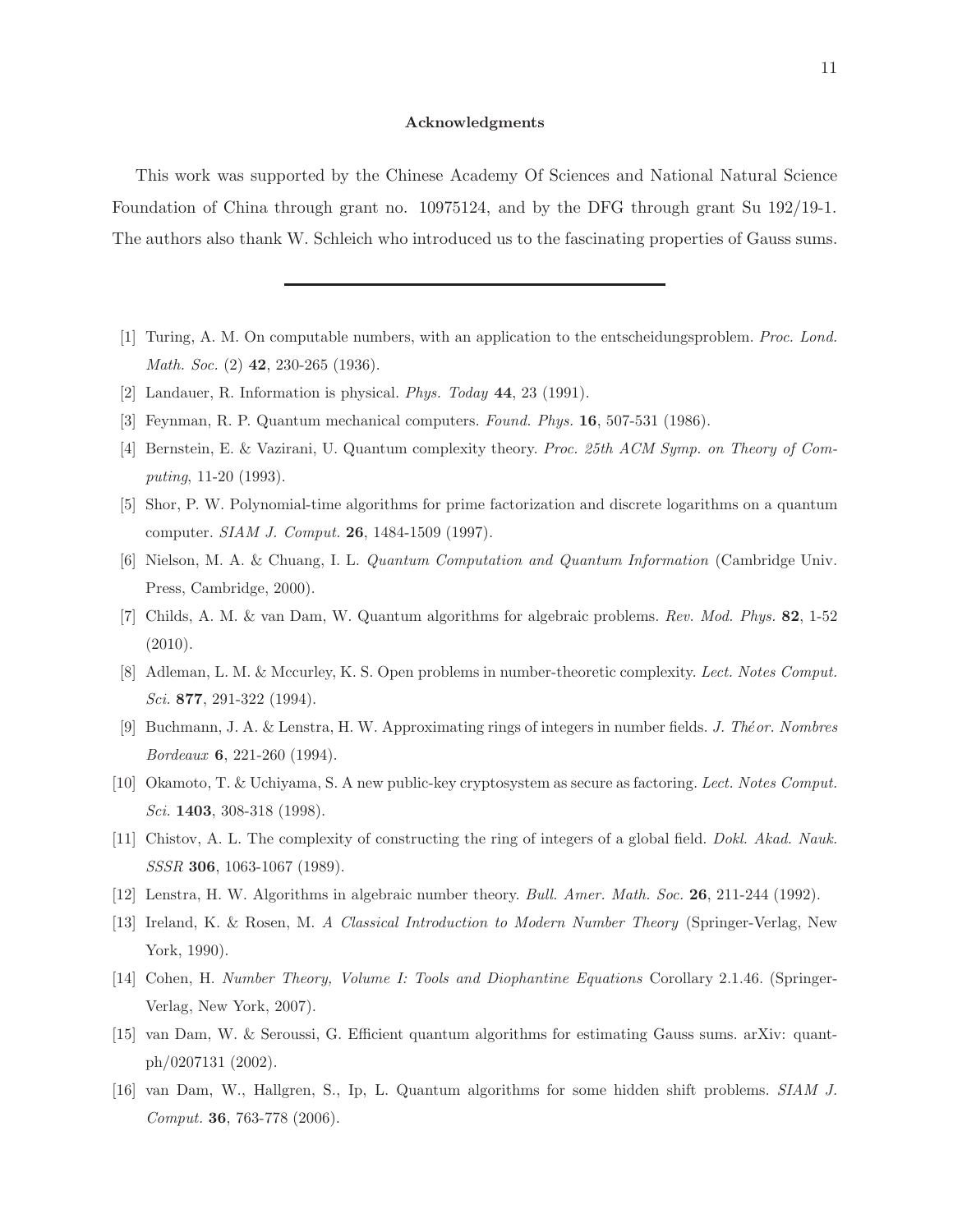- <span id="page-11-0"></span>[17] Mosca, M. & Zalka, C. Exact Quantum Fourier Transforms and Discrete Logarithm Algorithms. INT J QUANTUM INF. 2, 91C100 (2004).
- <span id="page-11-1"></span>[18] Koshy, T. Elementary number theory with applications (Elsevier, 2007).
- <span id="page-11-2"></span>[19] Shallit, J. O. & Sorenson, J. P. A binary algorithm for the Jacobi symbol. ACM SIGSAM Bulletin 27, 4C11. (1993).
- <span id="page-11-3"></span>[20] Crandall, R. & Pomerance, C. Prime Numbers: A Computational Perspective (Springer, New York, ed. 2, 2001).
- <span id="page-11-4"></span>[21] Merkel, W. et al. Factorization of numbers with physical systems. Fortschr. Phys. 54, 856-865 (2006).
- <span id="page-11-5"></span>[22] Merkel, W. et al. Chirped pulses, Gauss sums and the factorization of numbers. Int. J. Mod. Phys. B 20 1893-1916 (2006).
- <span id="page-11-6"></span>[23] Mehring, M. et al. NMR experiment factors numbers with Gauss sums. Phys. Rev. Lett. 98, 120502 (2007).
- [24] Mahesh, T. S., Rajendran, N., Peng, X. & Suter, D. Factorizing numbers with the Gauss sum technique: NMR implementations. Phys. Rev. A 75, 062303 (2007).
- <span id="page-11-7"></span>[25] Peng, X. & Suter, D. NMR implementation of factoring large numbers with Gauss sums: Suppression of ghost factors. Europhys. Lett. 84, 40006 (2008).
- <span id="page-11-8"></span>[26] Gilowski, M. et al. Gauss sum factorization with cold atoms. Phys. Rev. Lett. 100, 030201 (2008).
- <span id="page-11-9"></span>[27] Ng, H. T. & Franco Nori. Quantum phase measurement and Gauss sum factorization of large integers in a superconducting circuit. Phys. Rev. A 82, 042317 (2010).
- <span id="page-11-10"></span>[28] Bach, E. & Shallit, J. Algorithmic Number Theory, Vol. 1: Efficient Algorithms (MIT Press, Cambridge, 1996).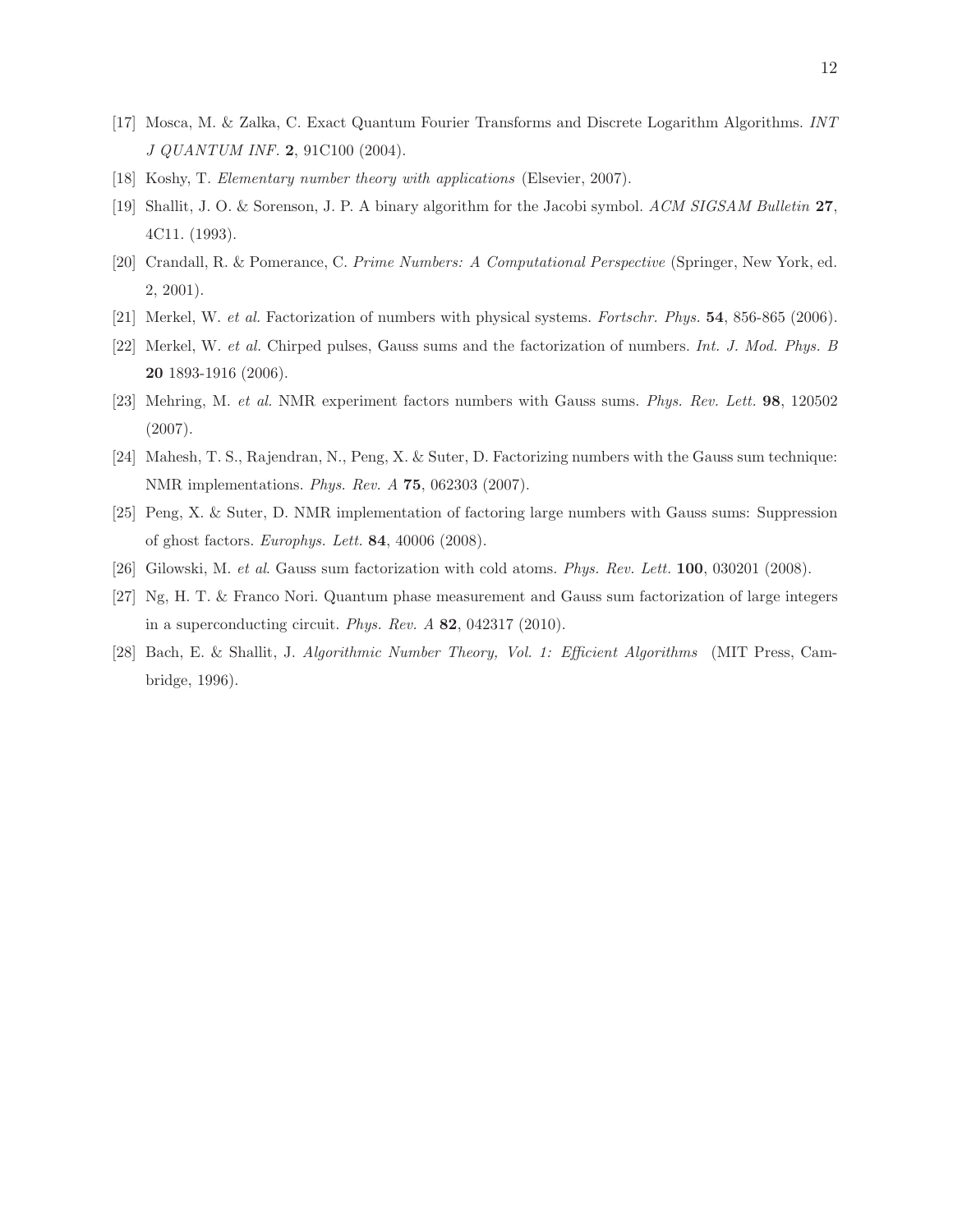# Supplementary Information: An Efficient Deterministic Quantum Algorithm for the Integer Square-free Decomposition Problem

Jun Li, Xinhua Peng, Jiangfeng Du, Dieter Suter

#### Gauss sum evaluation

In the Gauss sum

$$
G(a, \chi) = \sum_{m=0}^{N-1} \chi_N(m) e^{2\pi i a m/N},
$$
\n(10)

the Jacobi symbol  $\chi_N(m)$  is defined in terms of the Legendre symbols  $\chi_{p_i}(m)$  with respect to the prime factors of N

$$
\chi_N(m) = \chi_{p_1}(m)^{\alpha_1} \chi_{p_2}(m)^{\alpha_2} \cdots \chi_{p_k}(m)^{\alpha_k}.
$$
 (11)

Here, the Legendre symbol  $\chi_{p_i}(m)$  for a prime number  $p_i$  is

$$
\chi_{p_i}(m) = \begin{cases}\n0 & if \ m \equiv 0(\bmod p_i); \\
+1 & if \ m \not\equiv 0(\bmod p_i) \text{ and } m = x^2(\bmod p_i) \text{ for some integer } x; \\
-1 & otherwise.\n\end{cases}
$$
\n(12)

If N is square–free, the Jacobi symbol is a primitive Dirichlet character  $modN$ . As shown in ref. [\[14](#page-10-13)], the Gauss sum then has the following important properties

$$
G(a, \chi) = \varepsilon_N \chi(a) \sqrt{N}.
$$
\n(13)

If, in addition,  $(a, N) > 1$ , by definition of the Jacobi symbol we'll have

$$
G(a, \chi) = 0. \tag{14}
$$

The general formula for the case that N is not square–free can be found in ref. [\[14](#page-10-13)] (p94, Exercise 12). Here, we only need the special case where  $(a, N) = 1$ . Then, the general formula evaluates to

$$
G(a,\chi) = 0.\t(15)
$$

#### Quantum Network for Extended Euclidean Algorithm

In the main paper and methods, we point out that  $U_1$  (greatest common divisor computation)

$$
\frac{1}{\sqrt{N}}\sum_{m=0}^{N-1}|m\rangle|N\rangle \to \frac{1}{\sqrt{N}}\sum_{m=0}^{N-1}|m\rangle|(m,N)\rangle,\tag{16}
$$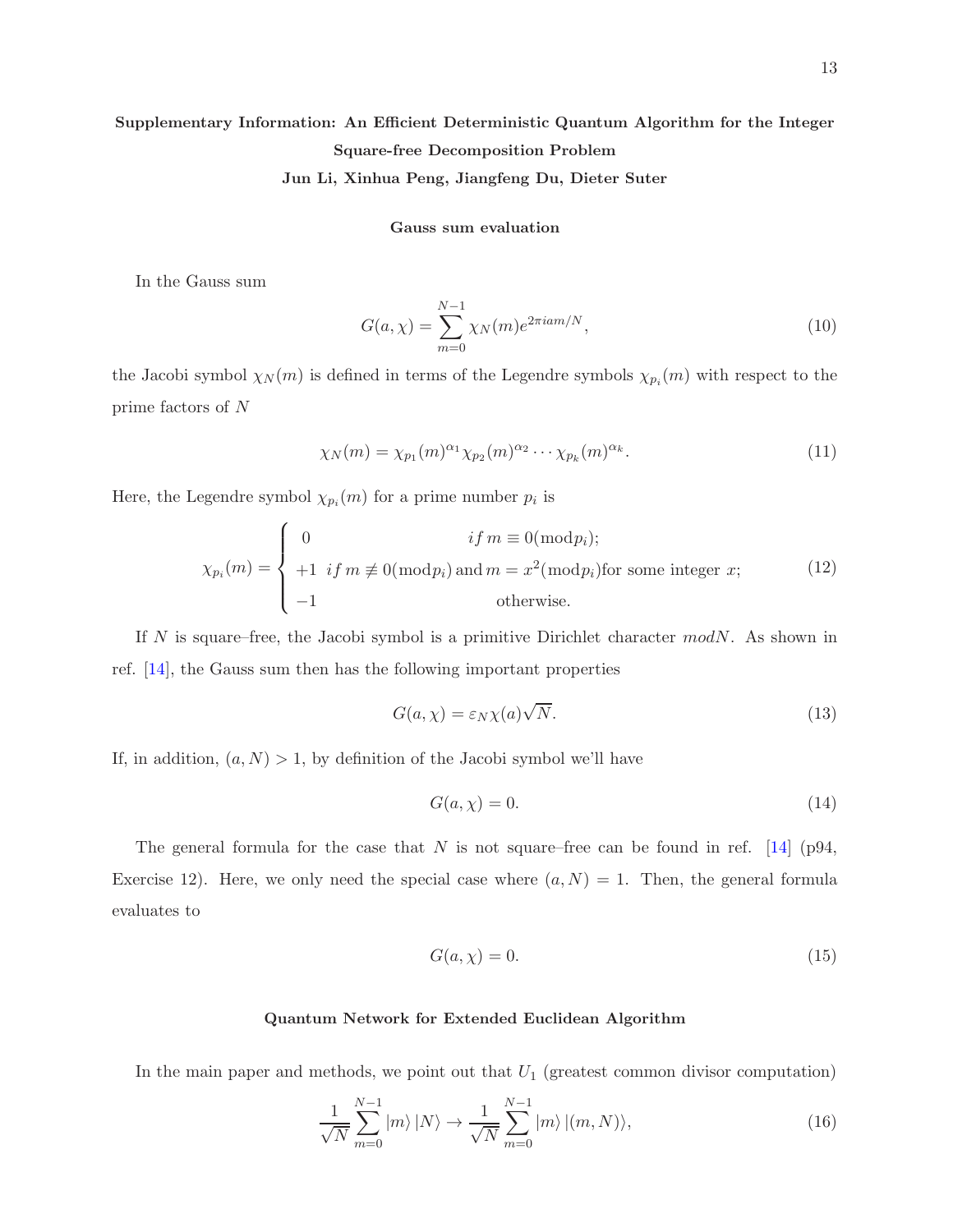and the key part of  $U_2$  (Jacobi symbol computation)

$$
\frac{1}{\sqrt{\varphi(N)}} \sum_{(m,N)=1} |m\rangle |1\rangle \to \frac{1}{\sqrt{\varphi(N)}} \sum_{(m,N)=1} |m\rangle |\chi(m)\rangle. \tag{17}
$$

can be efficiently solved based on the famous extended Euclid algorithm. There is a variant of this algorithm, called the binary extended Euclidean algorithm [\[28](#page-11-10)], which can be more conveniently performed on a binary computer. The classical binary algorithms for GCD and Jacobi symbol are presented in supplementary Fig. 1 and supplementary Fig. 2 respectively.

We now try to construct a quantum version of the binary algorithms. The classical algorithm contains several conditional statements that translate into conditional control operations in the quantum algorithm. For some of them auxiliary registers are needed. Take binary GCD algorithm for example, corresponding to the conditional statements in supplementary Fig. 1, we add three additional registers called "terminate or go on control register" (statement 7), "even or odd control register" (statement 8, 9) and "comparison control register" (statement 10). The three kinds of registers function as (1) "terminate or go on":  $0 \leftrightarrow v = 0$  and  $1 \leftrightarrow v > 0$ ; (2) "even or odd":  $0 \leftrightarrow odd$  and  $1 \leftrightarrow even$ ; (3)"comparison":  $0 \leftrightarrow u < v$  and  $1 \leftrightarrow u > v$  respectively. As illustrated in supplementary Fig. 3, the complete algorithm requires seven registers. Details of the construction are illustrated in supplementary Fig. 5. Like in the classical case, the quantum circuit complexity for the GCD problem is of the order of  $O((\log N)^2)$ .

Analogously, the quantum network for Jacobi symbol computation can be constructed. Note that the conditional statements 5, 9, 12 in supplementary Fig. 2 are easy to implement, because the modular properties of  $u$  and  $v$  with respect to 4 and 8 are only determined by their lowest digits. Besides, in the network, if  $\chi(m) = -1$ , we represent it by  $r = N - 1$ . The explicit network for Jacobi symbol computation is illustrated in supplementary Fig. 4 and supplementary Fig. 6.

#### Complexity estimation of the algorithm

In the complexity estimation of the algorithm (see methods), we made two arguments

- 1. for an odd integer N, if  $\Omega$  proceeds to  $M_2$  with measurement result o and  $(o, N)$  is a square number, then  $(o, N)$  must be the square part  $s^2$  of N;
- 2. for an odd integer N, application of  $\Omega$  will directly yield the square part of N with probability larger than  $(\varphi(N)/N)^2$ .

Now we explain why the above arguments are valid.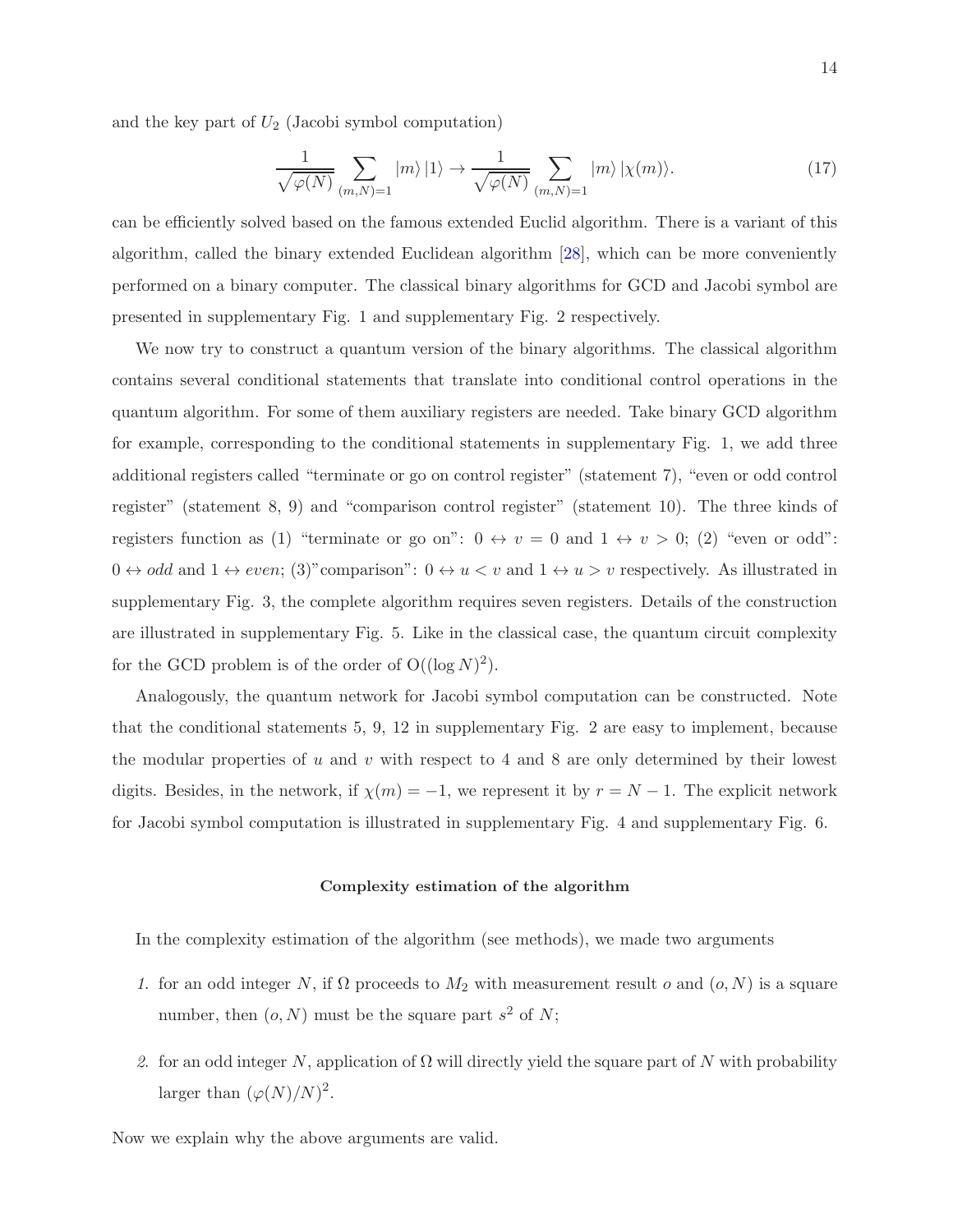#### 1. Proof of argument 1

We now prove that at measurement  $M_2$ , if  $(o, N)$  is a square number  $z^2$ , then it must be equal to  $s^2$ . To prove this, set  $o = tz^2$  and  $N = xz^2$ .

We need to evaluate  $G(tz^2, \chi)$ . First it is rewritten as

$$
G(tz^2, \chi) = \sum_{m=0}^{N-1} \chi(m)e^{2\pi i tz^2 m/N} = \sum_{(m,N)=1} \chi(m)e^{2\pi i t m/x}.
$$
 (18)

Let  $m = kx + j$ , where  $0 \le k \le z^2 - 1$  and  $0 \le j \le x - 1$  such that  $(kx + j, N) = 1$ . As

$$
\chi(kx+j) = \left(\frac{kx+j}{xz^2}\right) = \left(\frac{kx+j}{x}\right) = \chi_x(j),\tag{19}
$$

there is

$$
G(tz^2, \chi) = \sum_{(j,N)=1} \left( \chi_x(j) e^{2\pi i t j / x} \cdot \sum_{(kx+j,N)=1} 1 \right). \tag{20}
$$

Since for a certain  $j$ 

$$
\sum_{(kx+j,N)=1} 1 = \frac{\sum_{(j,x)=1} 1 \cdot \sum_{(kx+j,N)=1} 1}{\sum_{(j,x)=1} 1} = \frac{\varphi(N)}{\varphi(x)},\tag{21}
$$

hence

$$
G(tz^2, \chi) = \frac{\varphi(N)}{\varphi(x)} \sum_{j=0}^{x-1} \chi_x(j) e^{2\pi i t j/x} = \frac{\varphi(N)}{\varphi(x)} G(t, \chi_x).
$$
 (22)

According to the Gauss sum formula,  $G(tz^2, \chi) \neq 0$  if and only if x is square-free. Then as the square-free decomposition is unique, x must be r and  $z^2$  must be  $s^2$ .

#### 2. Proof of argument 2

For  $o = ts^2$  and  $(t, N) = 1$ , we then have

$$
G(ts^2, \chi) = \frac{\varphi(N)}{\varphi(r)} \sum_{j=0}^{r-1} \chi_r(j) e^{2\pi i t j/r} = \chi(t) \varepsilon_r \sqrt{r} \frac{\varphi(N)}{\varphi(r)}.
$$
 (23)

Now it is obvious that the probability of obtaining  $o$  such that  $o = ts^2$  and  $(t, N) = 1$  is

$$
\frac{\sum_{(t,N)=1} |G(ts^2, \chi)|^2}{\varphi(N)N} = \frac{\varphi(r)r\varphi^2(N)}{\varphi(N)N\varphi^2(r)} = \frac{\varphi(N)r}{N\varphi(r)}.
$$
\n(24)

As the probability that the algorithm not terminate at measurement  $M_1$  is  $(\varphi(N)/N)$ , the probability that the algorithm proceeds to measurement  $M_2$  and gives the square part  $s^2$  would be

$$
\frac{r}{\varphi(r)} \left(\frac{\varphi(N)}{N}\right)^2 \ge \left(\frac{\varphi(N)}{N}\right)^2\tag{25}
$$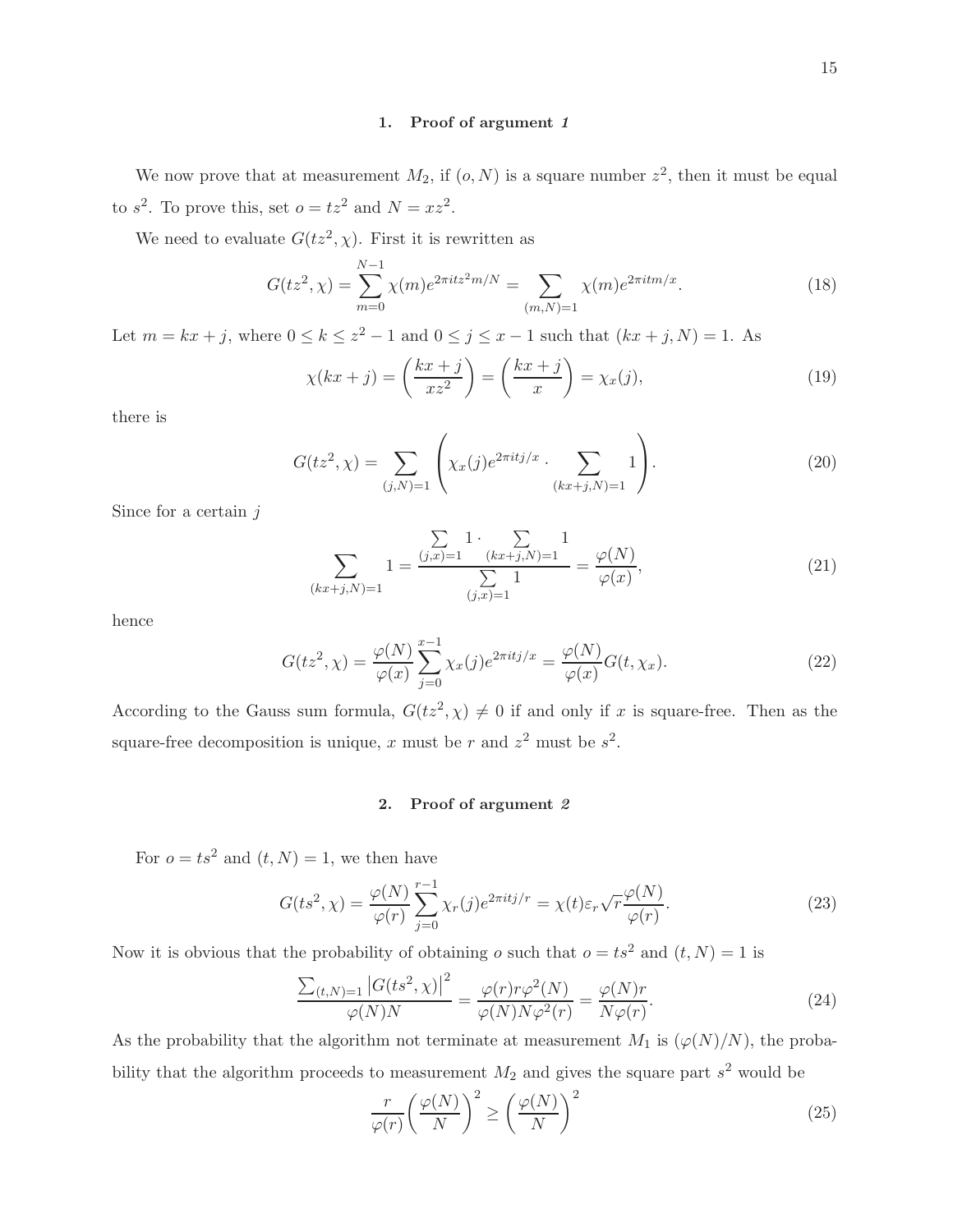### **Algorithm –** *binary GCD algorithm.*

```
Input : N and m.
Output: r, such that r=(m, N).
1. Set u=N, v=m, r=1;
2. While (u is even) and (v is even) do {
        3. u=u/2;
4. v=v/2;
5. r=2r;
6. }
7. While v \neq 0 do {
8. while (u is even) do u=u/2;
9. while (v is even) do v=v/2;
10. if u > v then u = (u-v)/2;
11. else v=(v-u)/2; 
12. }
13. r=u · r;
14. Return r.
```
Supplementary Figure S1: Classical binary algorithm for computing GCD.

```
Input : N and m, N is odd, (m,N)=1.
Output: r, such that r = \chi_N(m).
1. Set u=N, v=m, r=1;
2. While u \neq 1 do {
3. While v is even do {
4. v=v/2;
          5. if (u mod 8=3) or (u mod 8=5) then r=-r;
6. }
       7. if v<u {
8. swap (u,v);
9. if (v mod 4=3) and (u mod 4=3) then r=-r;
10. }
11. v=(v-u)/2;
12. if (u mod 8=3) or (u mod 8=5) then r=-r;
13. }
14. Return r.
Algorithm – binary Jaocbi symbol algorithm.
```
Supplementary Figure S2: Classical binary algorithm for computing Jacobi symbol.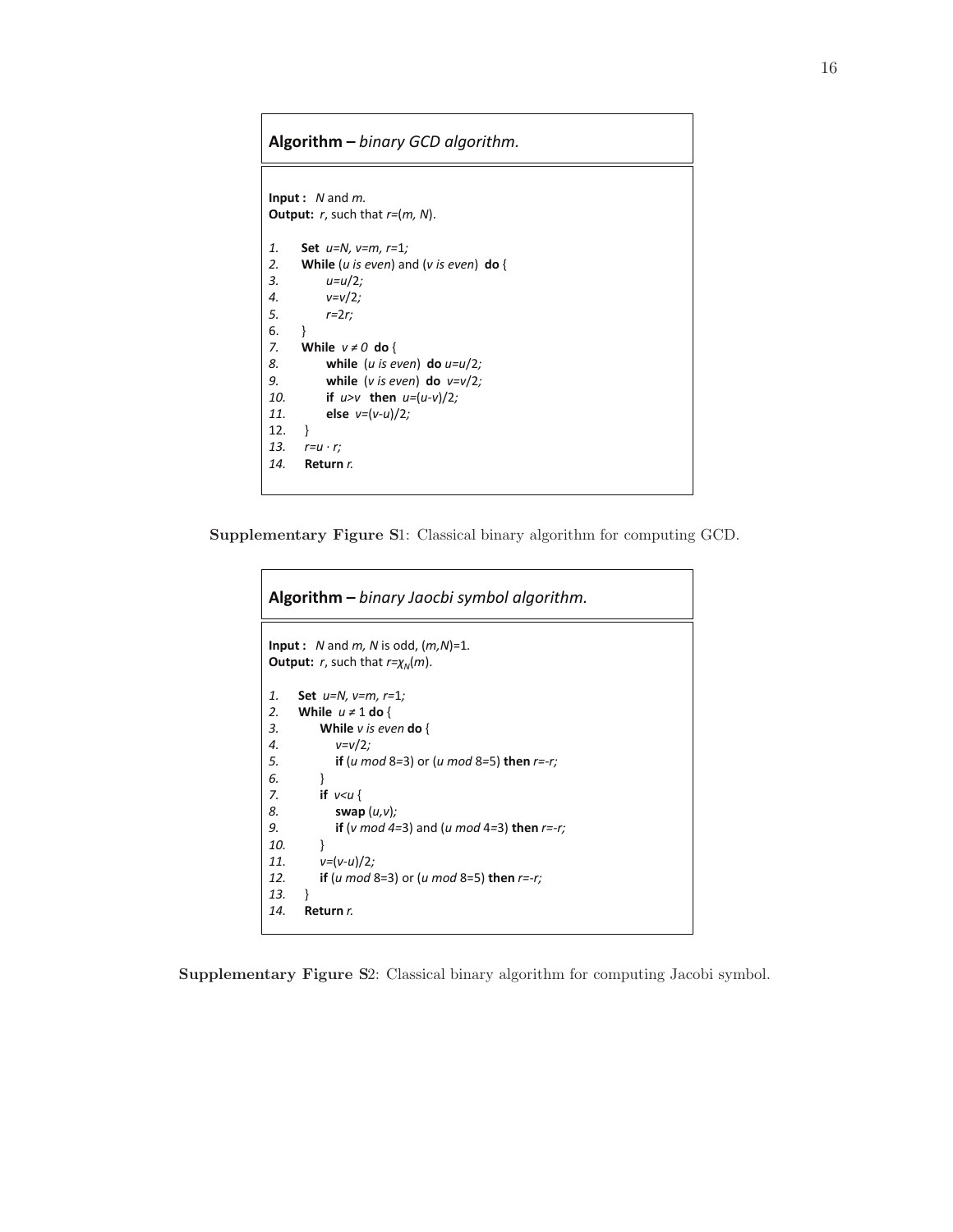

Supplementary Figure S3: Outline of the circuit for binary GCD algorithm. This represents the quantum generalization of the classical binary GCD algorithm. Each horizontal line represents a quantum register with n qubits. The first three lines labeled  $u, v, r$  represent the corresponding variables from the classical algorithm, as represented in supplementary Fig. 1.



Supplementary Figure S4: Outline of the circuit for binary Jacobi symbol algorithm. This represents the quantum generalization of the classical binary Jacobi symbol algorithm. Each horizontal line represents a quantum register with n qubits. The first three lines labeled  $u, v, r$  represent the corresponding variables from the classical algorithm, as represented in supplementary Fig. 2.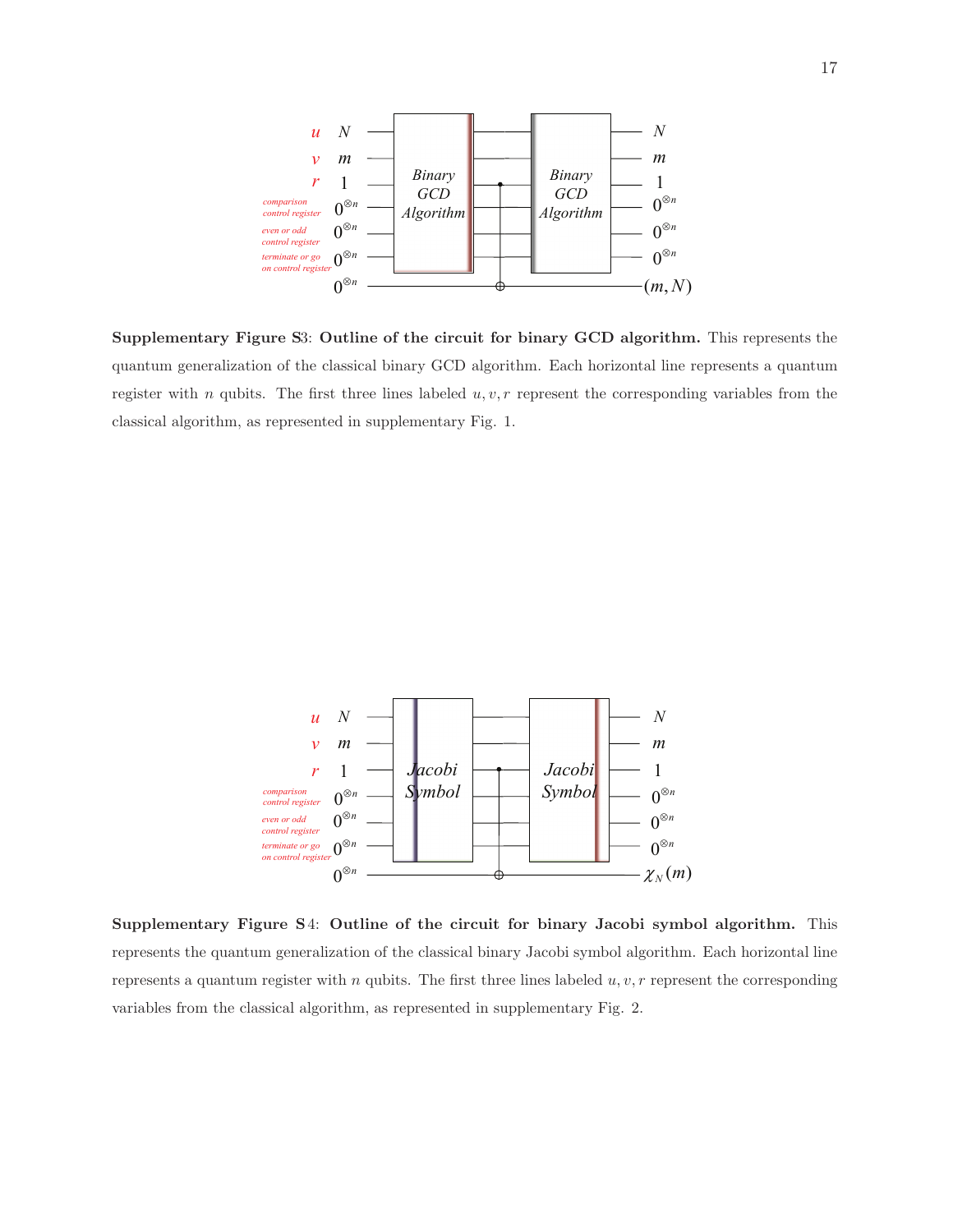

Supplementary Figure S5: Quantum circuit for binary GCD algorithm. The circuit is obtained through complete translation from the classical binary GCD algorithm.